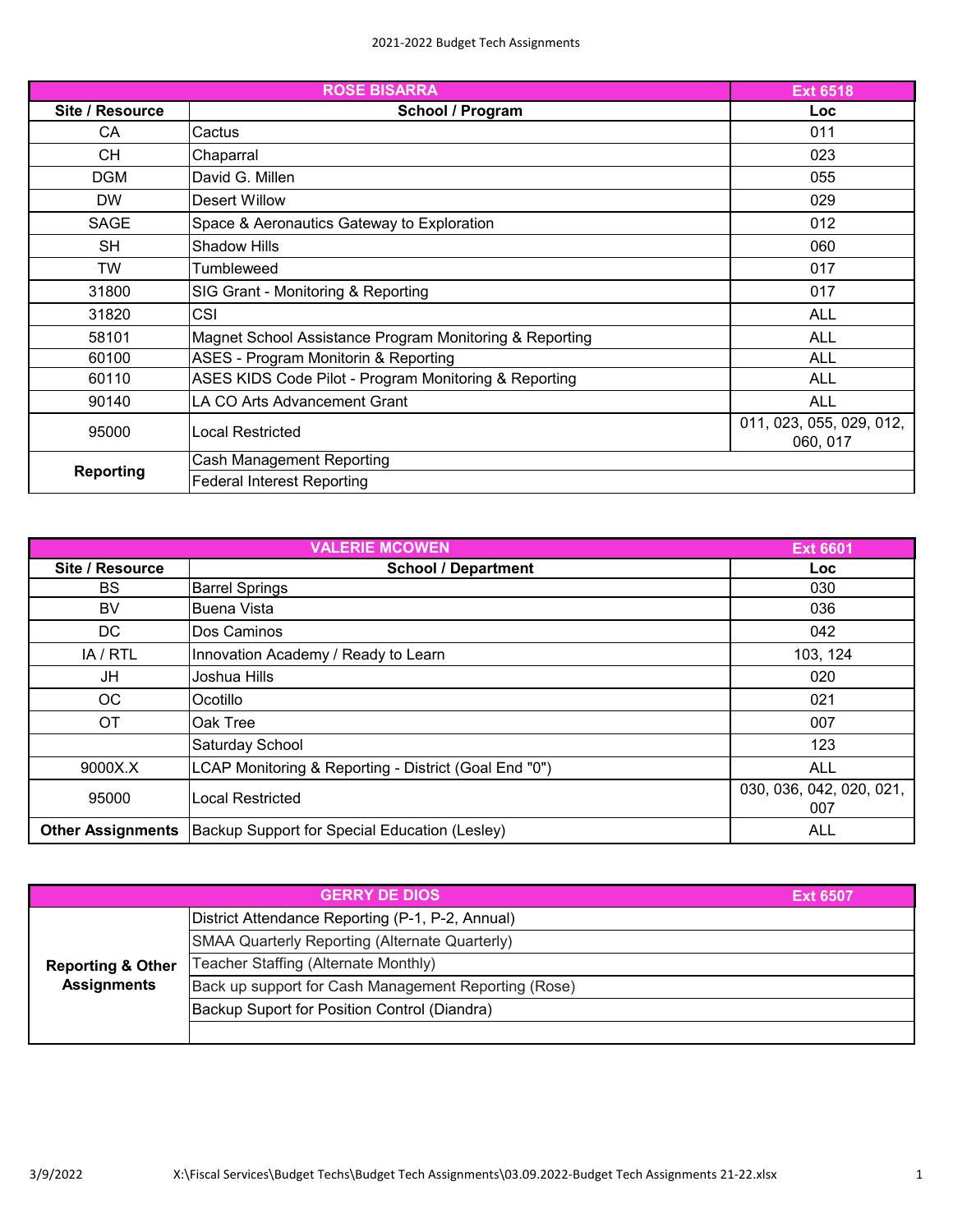| <b>CANDICE RATZENBURG</b><br><b>Ext 6513</b> |                                                                                         |                                      |
|----------------------------------------------|-----------------------------------------------------------------------------------------|--------------------------------------|
| <b>Site</b>                                  | School / Program                                                                        | Loc                                  |
| СM                                           | Cimarron                                                                                | 033                                  |
| <b>DR</b>                                    | Desert Rose                                                                             | 025                                  |
| <b>GP</b>                                    | Golden Poppy                                                                            | 031                                  |
| LA                                           | Los Amigos                                                                              | 040                                  |
| MQ                                           | Mesquite                                                                                | 034                                  |
| QV                                           | <b>Quail Valley</b>                                                                     | 039                                  |
| <b>PACHS</b>                                 | Palmdale Academy Charter High School                                                    | 096                                  |
| 73110                                        | Employee Professional Development Block Grant                                           | <b>Human Resources</b>               |
| 11000                                        | Lottery                                                                                 | <b>ALL</b>                           |
| 63000                                        | Lotterv                                                                                 | <b>ALL</b>                           |
| 14000                                        | <b>EPA (Education Protection Account)</b>                                               | <b>ALL</b>                           |
| 95000                                        | Local Restricted                                                                        | 033, 025, 031, 040, 034,<br>039, 096 |
| <b>Reporting</b>                             | SMAA (Medi-Cal) Quarterly                                                               |                                      |
|                                              | Pulling Labor Data                                                                      |                                      |
| <b>Other Assignments</b>                     | <b>Teacher Staffing Meetings</b>                                                        |                                      |
|                                              | Assigning/Verifying Account funding strings                                             |                                      |
|                                              | <b>Creating Line Item Reports</b>                                                       |                                      |
|                                              | <b>SELPA Support</b>                                                                    |                                      |
|                                              | Payroll Error Correction (Downloading/Preparing JVA)                                    |                                      |
|                                              | Backup support for Position Control (Diandra) and District Attendance Reporting (Gerry) |                                      |

| <b>MONA SEPULVEDA</b><br><b>Ext 6510</b> |                                                                                                                                                                                                                                                                                                                                                                                                |                                                                                                                                         |  |
|------------------------------------------|------------------------------------------------------------------------------------------------------------------------------------------------------------------------------------------------------------------------------------------------------------------------------------------------------------------------------------------------------------------------------------------------|-----------------------------------------------------------------------------------------------------------------------------------------|--|
| <b>Resource</b>                          | Department / Program                                                                                                                                                                                                                                                                                                                                                                           | <b>Loc</b>                                                                                                                              |  |
| 00000                                    | District Office, St. Mary's Private School, Retirees, Teacher Extra Duty,<br>Superintendent, Business Services, Fiscal Services, Risk Management,<br>Reprographics, IT, Facilities, Warehouse, Custodians, Grounds, District<br>Vehicles, Transportation, Ed Serv, Ed Tech, Planetarium, Personnel<br>Commission, HR, Teacher Support, District Moves, Student Testing and<br>Assessment, Subs | 001, 088, 150, 170, 201,<br>204, 205, 206, 208, 209,<br>210, 211, 213, 214, 216,<br>217, 218, 221, 224, 230,<br>231, 233, 235, 238, 680 |  |
| 02090                                    | Classroom Multimedia Project                                                                                                                                                                                                                                                                                                                                                                   | <b>ALL</b>                                                                                                                              |  |
| 02091                                    | Technology Update Fund                                                                                                                                                                                                                                                                                                                                                                         | <b>ALL</b>                                                                                                                              |  |
| 06264                                    | Administrator's Credentialing Program                                                                                                                                                                                                                                                                                                                                                          | 001                                                                                                                                     |  |
| 09030                                    | Charter Admin & Sports Program                                                                                                                                                                                                                                                                                                                                                                 | 001                                                                                                                                     |  |
| 30100                                    | Title I - Program Monitoring & Reporting - DO & Ed Serv (Goal End "0")                                                                                                                                                                                                                                                                                                                         | 218                                                                                                                                     |  |
| 30600                                    | Migrant Ed - Program Monitoring & Reporting                                                                                                                                                                                                                                                                                                                                                    | 001                                                                                                                                     |  |
| 30610                                    | Migrant Ed Summer - Program Monitoring & Reporting                                                                                                                                                                                                                                                                                                                                             | 001                                                                                                                                     |  |
| 40350                                    | Title II - Program Monitoring & Reporting                                                                                                                                                                                                                                                                                                                                                      | 001, 231, 233                                                                                                                           |  |
| 42010                                    | Title III Immigrant - Program Monitoring & Reporting                                                                                                                                                                                                                                                                                                                                           | 218                                                                                                                                     |  |
| 42030                                    | Title III LEP - Program Monitoring & Reporting                                                                                                                                                                                                                                                                                                                                                 | 218                                                                                                                                     |  |
| 41270                                    | Title IV - Program Monitoring & Reporting                                                                                                                                                                                                                                                                                                                                                      | 218                                                                                                                                     |  |
| 81500                                    | RRMA - Routine Restricted Maintenance Account                                                                                                                                                                                                                                                                                                                                                  | 212                                                                                                                                     |  |
| 95000                                    | Local Restricted - Ed Tech & Ed Services                                                                                                                                                                                                                                                                                                                                                       | 221, 218                                                                                                                                |  |
| <b>Reporting</b>                         | CARS Reporting - ALL Categorical Programs                                                                                                                                                                                                                                                                                                                                                      | <b>ALL</b>                                                                                                                              |  |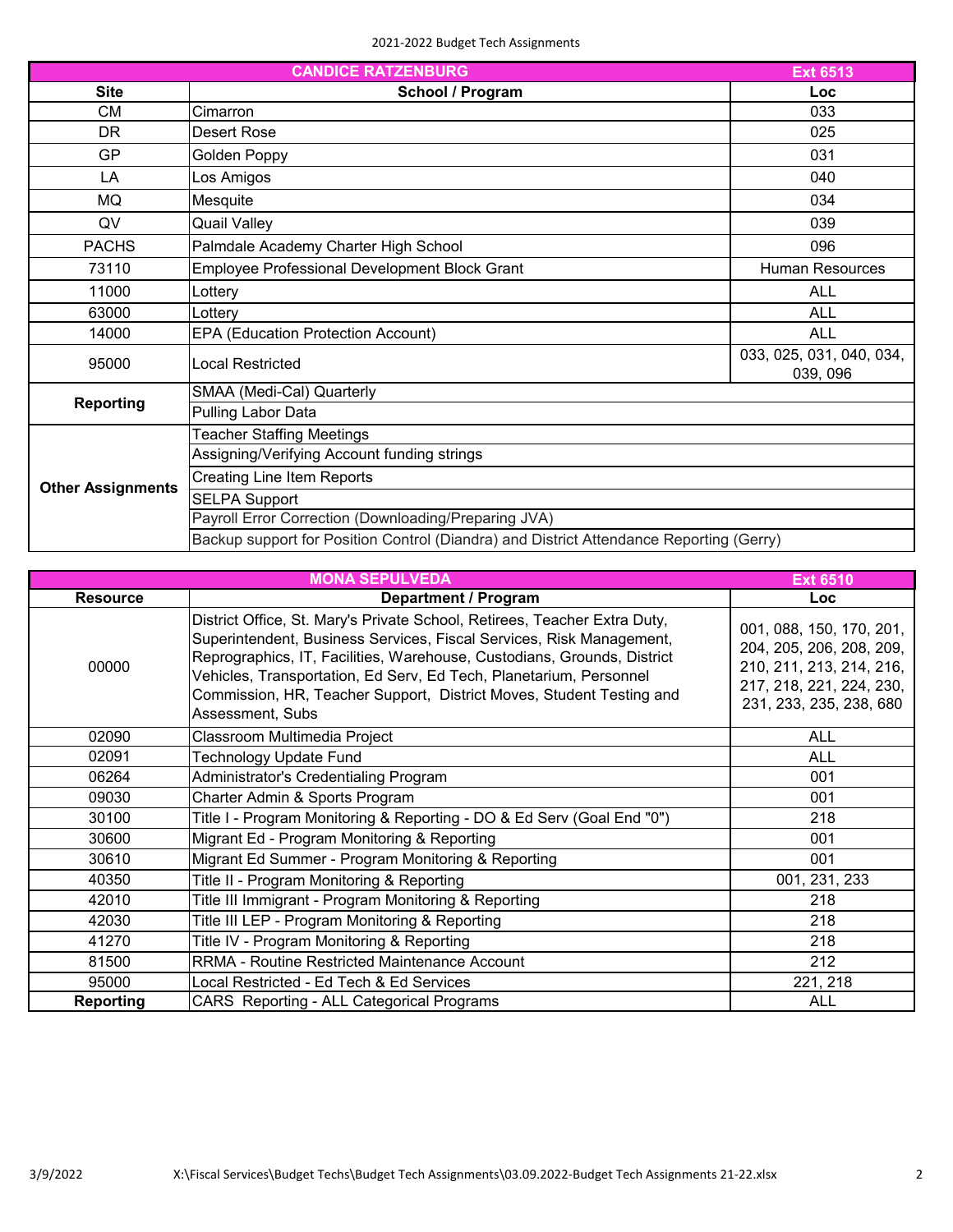## 2021-2022 Budget Tech Assignments

|                           | <b>LESLEY TUCKER</b>                                                      | <b>Ext 6521</b>          |
|---------------------------|---------------------------------------------------------------------------|--------------------------|
| <b>Resource/Dept/Site</b> | <b>School / Program /Dept</b>                                             | Loc                      |
| <b>PDC</b>                | PDC (Palmdale Discovery Ctr)                                              | 005                      |
| <b>FS</b>                 | <b>First Steps</b>                                                        | 006                      |
| <b>YN</b>                 | Yellen Special Ed Staffing                                                | 061                      |
| 00000                     | Special Ed, Health Services, Student Svcs and Welcome Ctr, Mental Health  | 225, 227, 228, 241 & 242 |
| 33100                     | Special Education - IDEA / Preschool Local Entitlements                   | <b>ALL</b>               |
| 33150                     | Special Education - IDEA Federal Preschool                                | <b>ALL</b>               |
| 33200                     | Special Education - Part of 33100 Previously Preschool Local Entitlements | <b>ALL</b>               |
| 33270                     | Special Education - Mental Health Services                                | <b>ALL</b>               |
| 33450                     | Special Education - Preschool Staff Development                           | <b>ALL</b>               |
| 33850                     | Special Education - Early Ed Program & State Early Intervention Add'l     | <b>ALL</b>               |
| 56400                     | Health Services - Medi-Cal                                                | <b>ALL</b>               |
| 65000                     | Special Education - AB 602 / Out of Home Care                             | <b>ALL</b>               |
| 65120.0                   | Special Education - Mental Health Services                                | <b>ALL</b>               |
| 65460                     | Special Education - Mental Health Services                                | <b>ALL</b>               |
| 91100                     | <b>Health Services - SMAA</b>                                             | <b>ALL</b>               |
| 95000                     | Local Restricted - YN, PDC                                                | 005, 061                 |
| <b>Other Assignments</b>  | Special Ed Timesheets (Payroll)                                           |                          |
| <b>Reporting</b>          | <b>Special Education</b>                                                  |                          |
|                           | <b>Excess Cost Billing</b>                                                |                          |
|                           | <b>Mandated Cost Reporting</b>                                            |                          |
|                           | PPA (Provider Participation Agreement) - Health                           |                          |

| <b>MELISSA SALDANA</b><br><b>Ext 6514</b> |                                                         |                                 |
|-------------------------------------------|---------------------------------------------------------|---------------------------------|
| <b>Resource/Site</b>                      | School / Program                                        | <b>Loc</b>                      |
| 75100                                     | Low Performance Student Block                           | <b>ALL</b>                      |
| 78100                                     | All Other State Income                                  | <b>ALL</b>                      |
| 91200                                     | SAVE (Other Local Ed Foundation)                        | <b>ALL</b>                      |
| 91500                                     | Other Local-Immunization Partnership                    | <b>ALL</b>                      |
| 91610                                     | Lockheed Martin COVID19 Emergency Online Learning Grant | <b>ALL</b>                      |
| <b>COVID</b>                              | All CARES ACT COVID Resources                           | <b>ALL</b>                      |
| MZ                                        | Manzanita                                               | 014                             |
| <b>PLP</b>                                | Palmdale Learning Plaza                                 | 027                             |
| PT.                                       | Palm Tree                                               | 024                             |
| <b>SW</b>                                 | Summerwind                                              | 028                             |
| TA                                        | Tamarisk                                                | 016                             |
| YU                                        | Yucca                                                   | 013                             |
| 95000                                     | Local Restricted                                        | 014, 027, 024, 028, 016,<br>013 |
| <b>Other Assignments</b>                  | Payroll Error Correction (Downloading/Preparing JVA)    |                                 |